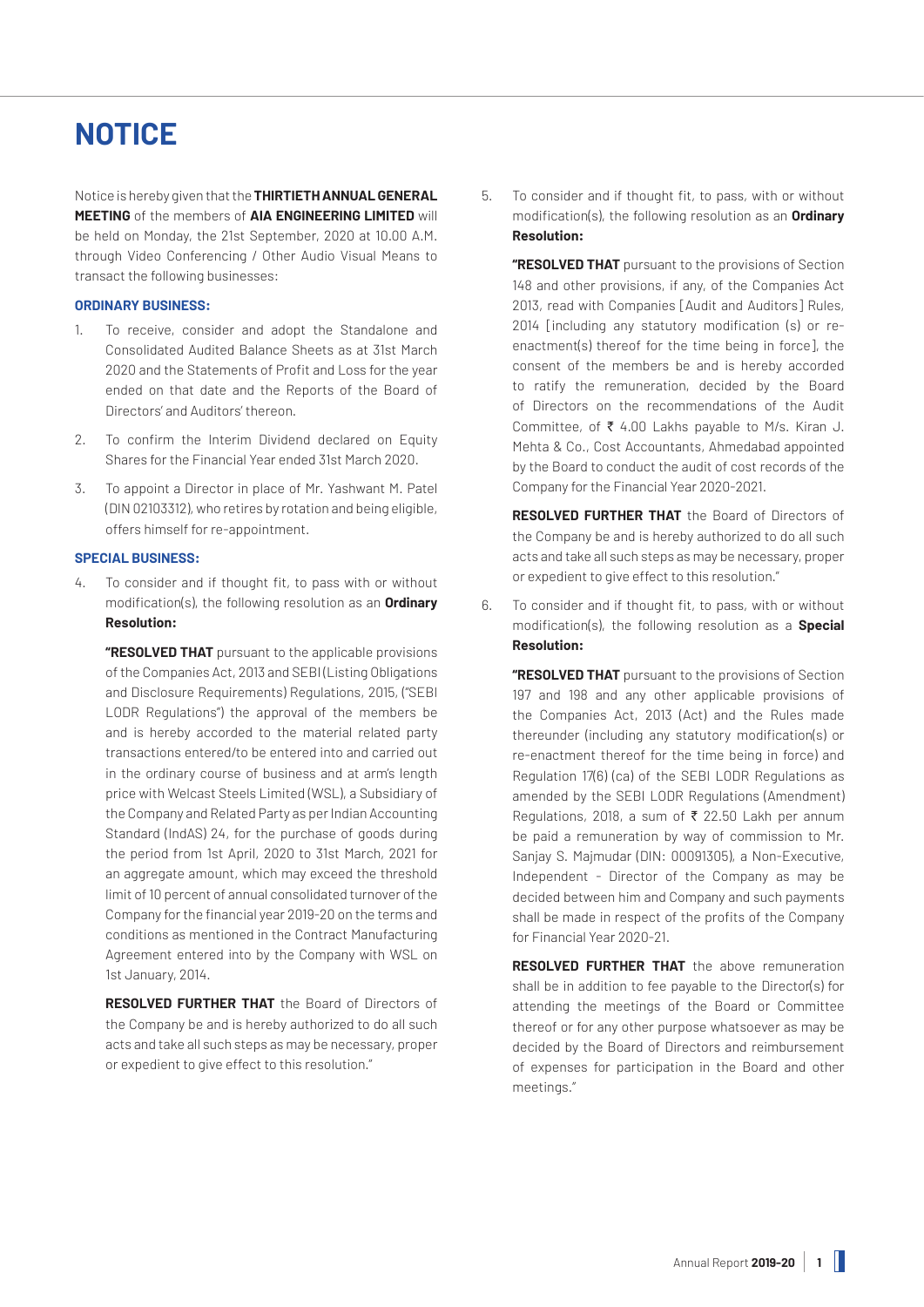## **NOTICE (CONTD.)**

## **SPECIAL BUSINESS:**

7. To consider and if thought fit, to pass with or without modification(s), the following resolution as a **Special Resolution:**

**"RESOLVED THAT** pursuant to the provisions of Section 149 and 152 read with Schedule IV and other applicable provisions, if any, of the Companies Act, 2013 and the Companies (Appointment and Qualifications of Directors) Rules, 2014 (including any statutory modification(s) or re-enactment thereof for the time being in force) and Regulation 17 (1A), 25 and any other applicable regulations of the SEBI (Listing Obligations and Disclosure Requirements) Regulations, 2015 ("SEBI LODR Regulations") (including any statutory modification (s) or re-enactment thereof, for the time being in force), Mr.

## **NOTES**

- 1. The Explanatory Statements, pursuant to Section 102 of the Companies Act, 2013, which sets out details relating to Special Business to be transacted at the meeting, are annexed hereto.
- 2. Pursuant to the provisions of the Act, a Member is entitled to attend and vote at the AGM is entitled to appoint a proxy to attend and vote on his/her behalf and the proxy need not be a member of the Company. Since this AGM is being held pursuant to the MCA Circulars through VC/OAVM, the requirement of physical attendance of members has been dispensed with. Accordingly, in terms of the MCA Circulars and SEBI Circular, the facility of appointment of proxies by the members will not be available for this AGM and hence the Proxy Form, Attendance Slip and Route Map of the AGM venue are not annexed to this Notice.
- 3. An Interim Dividend of  $\bar{\bar{\xi}}$  27 per share (1350%) has been declared and paid by the Board of Directors during the year ended 31st March, 2020 and the same is proposed to be confirmed by the approval of the members at the ensuing Annual General Meeting.
- 4. The Securities and Exchange Board of India (SEBI) has mandated the submission of Permanent Account Number (PAN) by every participant in securities market. Members holding shares in electronic form are, therefore requested to submit the PAN to their Depository Participants with whom they are maintaining their demat accounts. Members holding shares in physical form can submit their PAN details to the Company or Registrar & Share Transfer Agent.

Rajan Ramkrishna Harivallabhdas (DIN: 00014265), who was appointed as an Independent Director for the first term of five (5) consecutive years from 24th September, 2015 to 23rd September, 2020 and being eligible for re-appointment, be and is hereby re-appointed as an Independent Director of the Company, not liable to retire by rotation, to hold office for a second term of five (5) consecutive years with effect from 24th September, 2020 even after he attains the age of seventy five years."

By Order of the Board of Directors,

Place: Ahmedabad **(S. N. Jetheliya)** Date: 22nd June, 2020 Company Secretary

- 5. In compliance with the circular of Ministry of Corporate Affairs for a "Green Initiative in the Corporate Governance" by allowing / permitting service of documents etc. in electronic form, electronic copy of the Annual Report of F.Y. 2019-20 is being sent to all the members whose email IDs are registered with the Company / Depository Participant(s) for communication purposes.
- 6. The Register of Directors' and Key Managerial Personnel and their shareholding maintained under Section 170 of the Companies Act, 2013, the Register of contracts or arrangements in which Directors are interested under Section 189 of the Companies Act, 2013 and all other documents referred to in the Notice will be available for inspection electronically during the period of AGM.

The Company proposes to send documents, such as the Notice of the Annual General Meeting and Annual Report etc. henceforth to the Members in electronic form at the e-mail address provided by them and made available to the Company by the Depositories from time to time.

The un-audited half-yearly and quarterly financial results of the Company are uploaded at the website of the Company.

In case you wish to receive the above documents in physical form, you are requested to please inform to the below mentioned E-mail ID. Please quote Name, your Demat Account No. [DP ID No. and Client ID No.].

Email ID for reply :ric@aiaengineering.com

7. The Ministry of Corporate Affairs has notified provisions relating to unpaid/unclaimed dividend under Section 124 and 125 of the Companies Act, 2013 and Investor Education Protection Fund (Accounting, Audit, Transfer and Refund) Rules, 2016.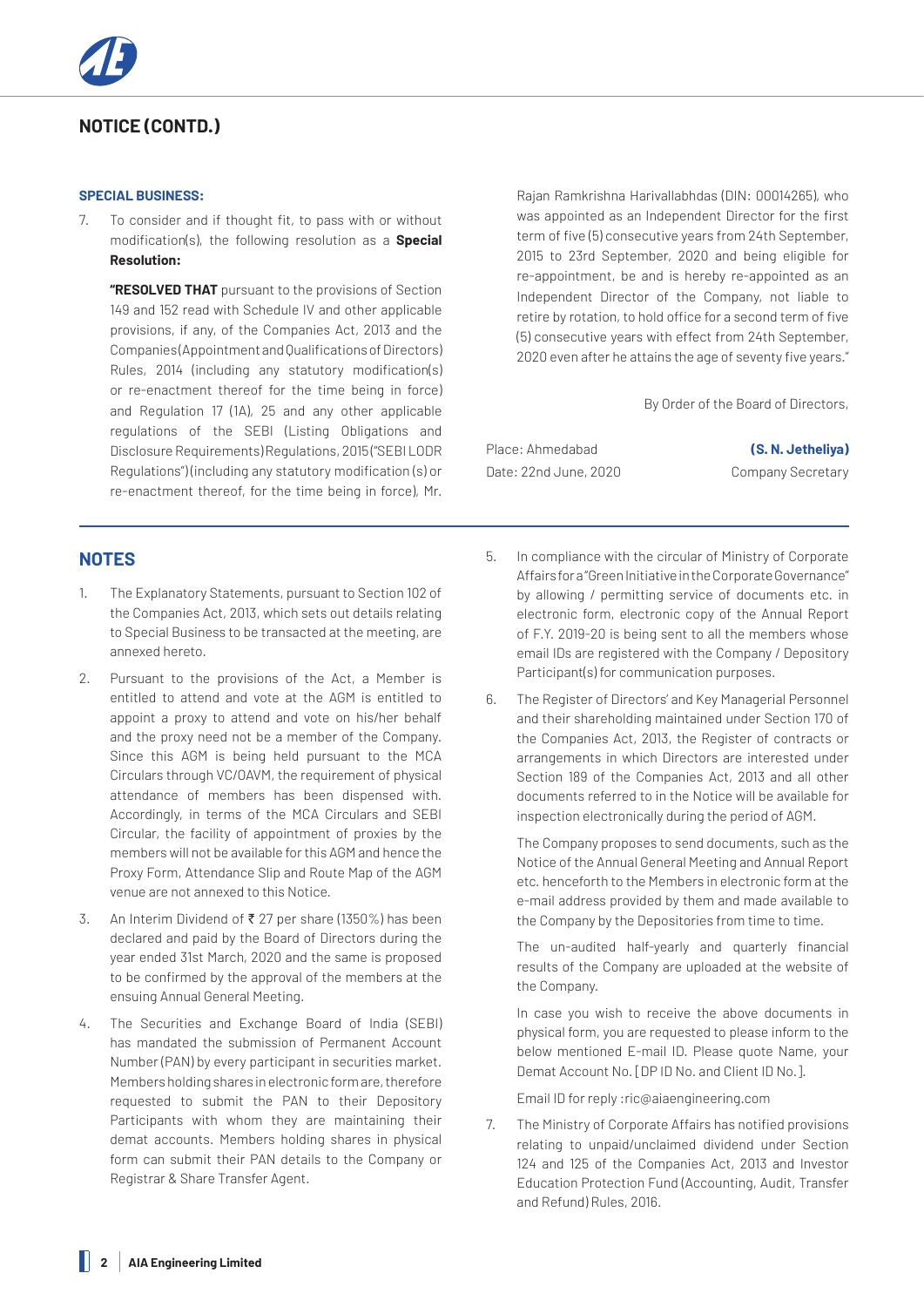Those members who has so far not en-cashed their dividend warrants for the below mentioned financial years, may claim or approach the Company for the payment thereof as the same will be transferred to the Investors' Education and Protection Fund (IEPF) of the Central Government, pursuant to Section 125 of the Companies Act, 2013. Members are requested to note that after such dates, the members will be required to claim their dividend from IEPF Authority.

| Sr.<br>No. | <b>Financial</b><br>Year | <b>Type of Dividend</b>               | Due date of<br><b>Transfer to IEPF</b> |
|------------|--------------------------|---------------------------------------|----------------------------------------|
| 1.         | 2012-13                  | <b>Final Dividend</b>                 | 18.09.2020                             |
| 2.         | 2013-14                  | <b>Final Dividend</b>                 | 18.10.2021                             |
| 3.         | 2014-15                  | <b>Final Dividend</b>                 | 31.10.2022                             |
| 4.         | 2015-16                  | Interim & Special<br>Interim Dividend | 16.04.2023                             |
| 5.         | 2016-17                  | Interim Dividend                      | 21.03.2024                             |
| 6.         | 2016-17                  | Final Dividend                        | 19.09.2024                             |
| 7.         | 2017-18                  | Interim Dividend                      | 28.04.2025                             |
| 8.         | 2018-19                  | Final Dividend                        | 18.09.2026                             |
| 9.         | 2019-20                  | Interim Dividend                      | 16.04.2027                             |

The IEPF Rules mandate the Companies to transfer the shares of those shareholders whose dividends remain unpaid/unclaimed for a period of seven consecutive years to the demat account of IEPF Authority. In accordance with the aforesaid IEPF Rules, the Company has sent notice to all the shareholders whose shares are due to be transferred to the IEPF Authority and has also published newspaper advertisement on 17th June 2020.

## 8. **Voting through Electronic means:**

In compliance with the provisions of Section 108 of the Companies Act, 2013 and Rule 20 of the Companies [Management and Administration] Rules, 2014, the Company is providing e-voting facility as an alternative mode of voting which will enable the members to cast their votes electronically. Necessary arrangements have been made by the Company with Central Depository Services [India] Limited (CDSL) to facilitate e-voting.

- (i) Mr. Tushar M. Vora, Practicing Company Secretary [Membership No. FCS 3459] has been appointed as the Scrutinizer to scrutinize the e-voting and remote e-voting process in a fair and transparent manner.
- (ii) Members who have cast their vote by remote e-voting prior to the meeting can also attend the meeting but shall not be entitled to cast their vote again.
- (iii) The voting rights of members shall be in proportion to their shares in the paid up equity share capital of the Company as on cut-off date. A person, whose names is recorded in the register of members or in the register of beneficial owners maintained by the depositories as on cut-off date i.e. 14th September, 2020 only shall be entitled to avail the facility of remote e-voting.
- (iv) Any person, who acquires shares of the Company and becomes a member of the Company after dispatch of the notice and holding shares as on cut-off date, may cast vote after following the instructions for e-voting as provided in the notice convening the meeting, which is available on the website of the Company and CDSL. However, if you are already registered with CDSL for remote e-voting then you can use your existing User ID and password for casting your vote.

The detailed process, instructions and manner of e-voting facility is annexed to the notice.

9. Re-appointment / Appointment of Directors:

Mr. Yashwant M. Patel (DIN 02103312), Whole-Time Director of the Company will retire by rotation at the ensuing 30th Annual General Meeting of the members of the Company and being eligible, has offered himself for re-appointment.

Mr. Rajan Ramkrishna Harivallabhdas (DIN - 00014265) has been appointed as an Independent Director for a period of 5 consecutive years from 24th September, 2015 to 23rd September, 2020. The Board, on the recommendation of Nomination and Remuneration Committee, has re-appointed him as an Independent Director for a further period of 5 consecutive years from 24th September 2020 and proposed a resolution for member's approval at the ensuing Annual General Meeting.

Pursuant to the requirements under the SEBI LODR Regulations relating to Corporate Governance, a Statement containing brief resume of the above Directors together with the details of shares held by them, if any, is annexed hereto.

## **REQUEST TO THE MEMBERS**

Members desiring any relevant information on the Accounts at the Annual General Meeting are requested to write to the Company at least seven days in advance at its Registered Office/Corporate Office, so as to enable the Company to keep the information ready.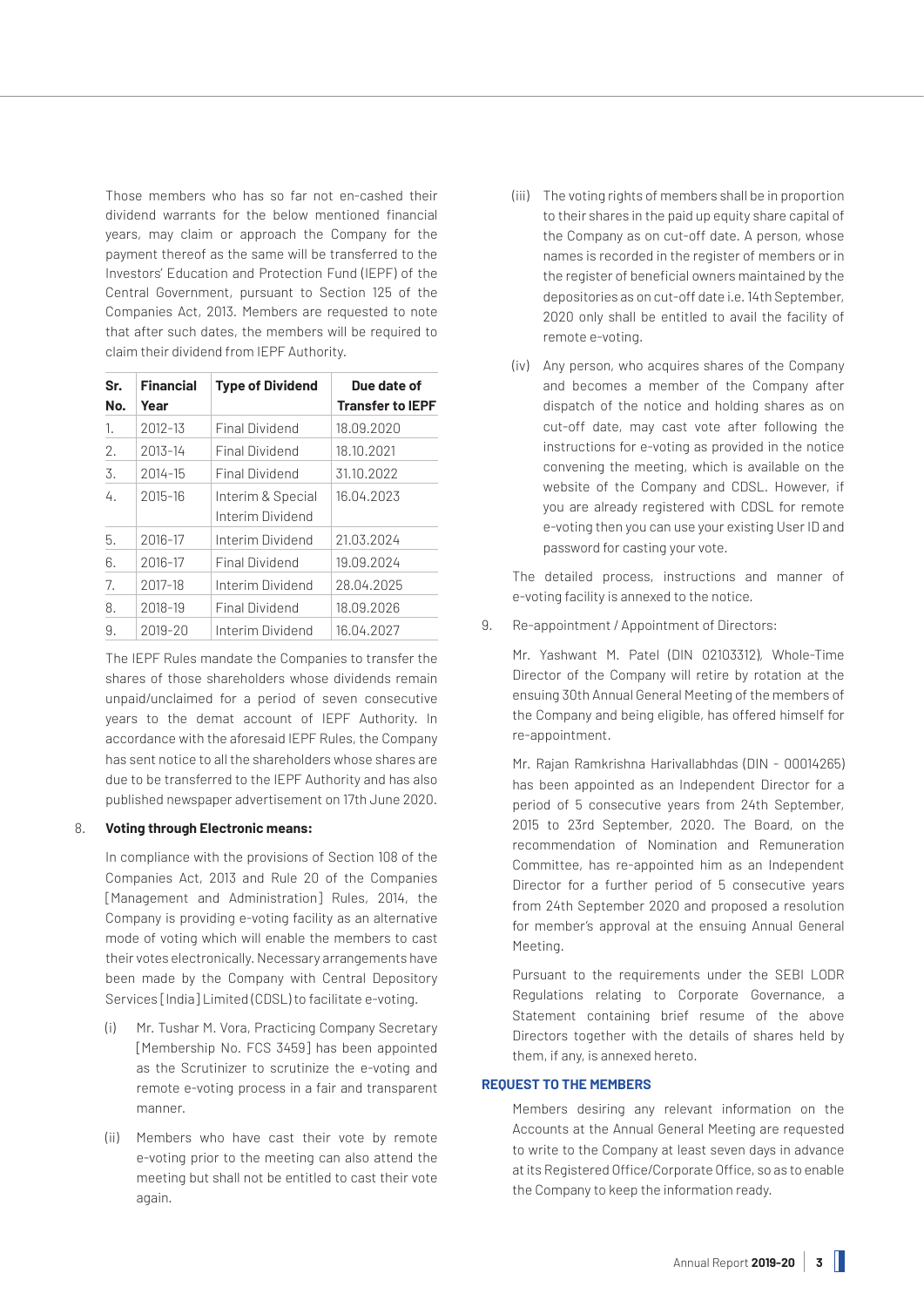## **EXPLANATORY STATEMENTS PURSUANT TO SECTION 102 OF THE COMPANIES ACT, 2013 SETTING OUT ALL MATERIAL FACTS RELATING TO SPECIAL BUSINESSES MENTIONED IN THE ACCOMPANYING NOTICE:**

## **ITEM NO. 4:**

Welcast Steels Limited, (WSL), is a Subsidiary of the Company. The Company is holding 74.85% Shares in the Equity Share Capital of WSL. WSL is a Related Party as per definition under Section 2 (76) of the Companies Act, 2013 and SEBI LODR Regulations.

The provisions of Section 188 of the Companies Act, 2013 read with Companies (Meetings of Board and its Powers) Rules, 2014 as amended from time to time exempts any transactions entered into by the Company in its ordinary course of business and done at arm's length price, from the requirement of prior approval of the members by way of an Ordinary Resolution.

Transactions to be entered into / carried out with WSL are of purchase and sale of goods. Omnibus approval of the Audit Committee has been obtained at its meeting held on 31st January, 2020.

Mr. Bhadresh K. Shah, Managing Director, Mr. Rajendra S. Shah, Chairman, Mr. Sanjay S. Majmudar, Director, Mrs. Khushali S. Solanki, Director, all being Directors in WSL and Mr. S. N. Jetheliya, Company Secretary who is also a Company Secretary of WSL are related to WSL.

Further, Regulation 23 of SEBI LODR Regulations (as amended w.e.f. 01.04.2019) requires that the entities/persons falling under the definition of related party shall not vote to approve the relevant transaction irrespective of whether the entity/person is a party to the transaction or not. Accordingly, all the above persons being related shall not vote to approve this resolution of the notice.

The annual consolidated turnover of the Company as per the audited Financial Statements for the year ended 31st March,  $2020$  is ₹ 2,891.32 Crore. It is presumed that the transactions to be entered with WSL in the Current Financial Year of 2020-21 may exceed the threshold limit of 10% of annual consolidated turnover of the Company.

The approval of the members for the transactions proposed to be entered into and carried out with WSL during the financial year 2020-21, in ordinary course of business and at arm's length price, is being sought by way of abundant caution and as a proactive measure.

Except Mr. Bhadresh K. Shah, Managing Director, Mr. Rajendra S. Shah, Chairman, Mr. Sanjay S. Majmudar, Director, Mrs. Khushali S. Solanki, Director and Mr. S.N. Jetheliya, Company Secretary of the Company and their relatives, none of the Directors and Key Managerial Personnel of the Company and

their relatives, are in any way concerned or interested in the said Resolution.

The Board recommends passing of the said resolution by way of an Ordinary Resolution for the approval of the Members of the Company.

## **ITEM NO. 5.**

The Board of Directors on the recommendation of the Audit Committee, re-appointed M/s. Kiran J. Mehta, Cost Accountants, Ahmedabad as the Cost Auditors to carry out the audit of cost records of the Company for the financial year 2020-21 and fixed remuneration of  $\bar{\tau}$  4.00 Lakhs plus applicable tax and out of pocket expenses.

As per the provisions of Section 148 of the Companies Act, 2013 read with the Companies [Audit and Auditors] Rules, 2014, the remuneration fixed by the Board of Directors shall be ratified by the members by passing a resolution.

Accordingly, consent of the members is being sought for passing an Ordinary Resolution for ratification of remuneration payable to the Cost Auditors to carry out the audit of cost records of the Company for the financial year 2020-21.

None of the Directors, Key Managerial Personnel or their relatives can be considered to be concerned or interested in the resolution.

The Board recommends passing of the said resolution as an Ordinary Resolution for the approval of members of the Company.

## **ITEM NO. 6**

As per Regulation 17(6) (ca) of the SEBI LODR Regulations as amended by the SEBI (Listing Obligations and Disclosure Requirements) (Amendment) Regulations, 2018, approval of shareholders by Special Resolution is required to be obtained every year, in which the annual remuneration payable to a single non-executive director exceeds fifty (50%) per cent of the total annual remuneration payable to all non-executive directors, giving details of the remuneration thereof.

In view of the above provisions read with Sections 149, 197 & 198 and any other relevant provisions of the Companies Act, 2013 and after taking into account the roles and responsibilities of the Directors, it is proposed that Mr. Sanjay S. Majmudar (DIN: 00091305), a Non-Executive, Independent - Director of the Company be paid a remuneration by way of Commission of  $\bar{\tau}$ 22.50 Lakh per annum. This remuneration will be distributed to him in accordance with the directions given by the Board of Directors and subject to any other applicable requirements under the Companies Act, 2013.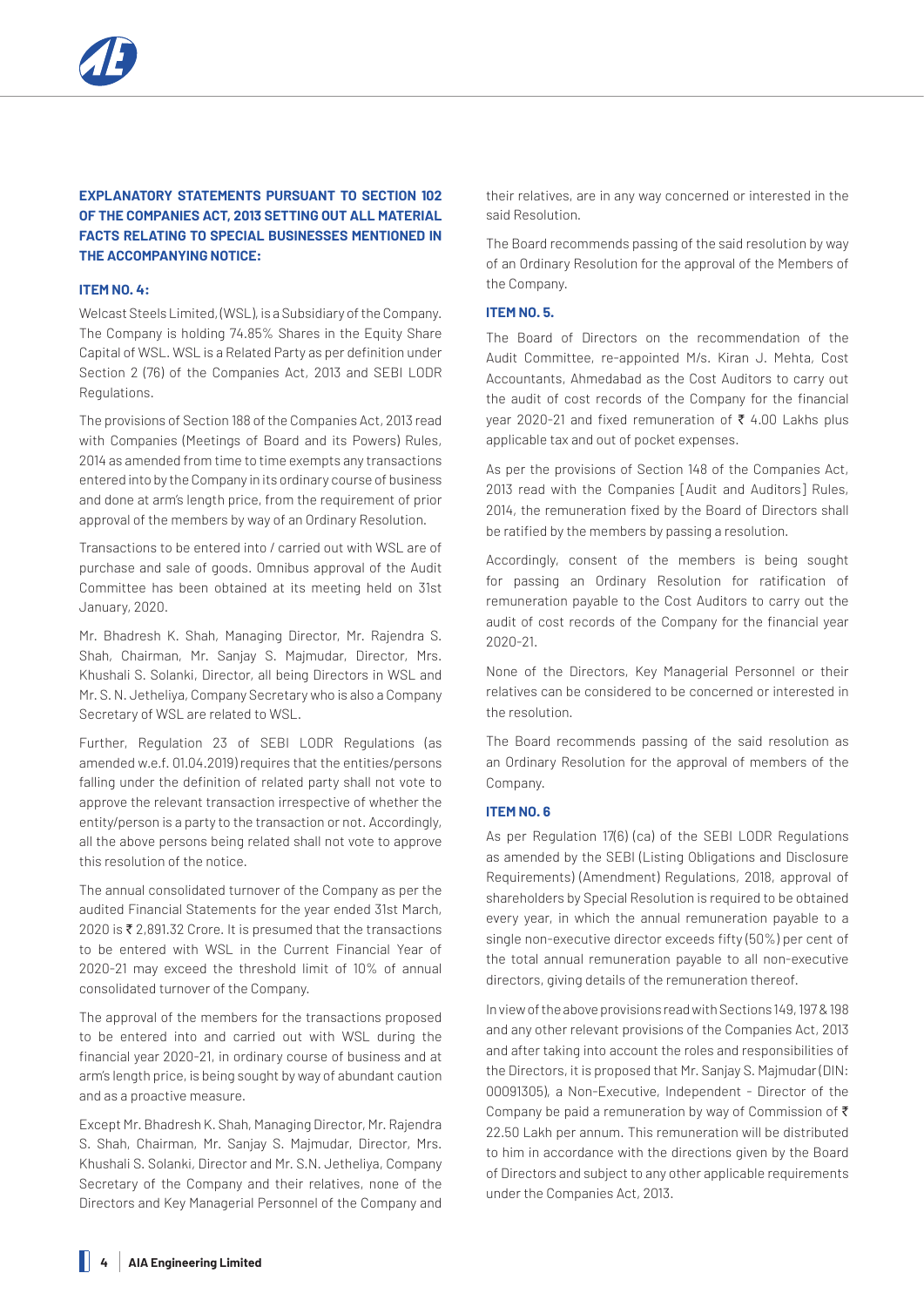This remuneration is in addition to fee payable to the Directors for attending the meetings of the Board or Committee thereof or for any other purpose whatsoever as may be decided by the Board, and reimbursement of expenses for participation in the Board and other meetings.

Accordingly, the approval of the Members is sought by way of a Special Resolution under 17(6) (ca) of the SEBI LODR Regulations as amended from time to time for payment of remuneration by way of Commission to Mr. Sanjay S. Majmudar (DIN: 00091305), a Non-Executive, Independent - Director of the Company.

Except Mr. Sanjay S. Majmudar (DIN: 00091305), none of the Directors, Key Managerial Personnel or their relatives can be considered to be interested in or concerned in the resolution.

The Board recommends passing of the said resolution by way of a Special Resolution for the approval of the Members of the Company.

## **ITEM NO. 7**

Mr. Rajan Ramkrishna Harivallabhdas (DIN: 00014265) was appointed as Non-Executive Independent Director by the members of the Company in their Twenty Fifth Annual General Meeting of the Company held on 24th September, 2015 for a term of five consecutive years with effect from 24th September, 2015 to 23rd September, 2020.

The Nomination and Remuneration Committee ("NRC") of the Board of Directors, on the basis of the report of performance evaluation, has recommended the re-appointment of Mr. Rajan Ramkrishna Harivallabhdas as an Independent Director for a second term of five (5) consecutive years on the Board of the Company.

The Board, based on the performance evaluation and as per the recommendation of the NRC, consider that, given his background and rich experience and valuable contribution made by him during his tenure, the continued association of Mr. Rajan Ramkrishna Harivallabhdas would be beneficial to the Company and it is desirable to continue to avail his service as an Independent Director. Accordingly, it is proposed to re-appoint Mr. Rajan Ramkrishna Harivallabhdas as an Independent Director of the Company, not liable to retire by rotation, for a second term of five (5) consecutive years on the Board of the Company.

Mr. Rajan Ramkrishna Harivallabhdas is not disqualified from being appointed as a Director in terms of Section 164 of the Companies Act, 2013 ("Act") and has given his consent to act as a Director.

The Company has also received declaration from Mr. Rajan Ramkrishna Harivallabhdas that he meets the criteria of independence as prescribed both under Section 149(6) of the Act and Regulation 16 of SEBI LODR Regulations. Mr. Rajan Ramkrishna Harivallabhdas is independent of the management.

As per Regulation 17(1A) of SEBI LODR Regulations, no listed Company shall appoint or continue the directorship of any person effective from 01.04.2019 as a non-executive director who has attained the age of seventy five years unless a special resolution is passed to that effect. During his second tenure as an Independent Director, Mr. Rajan Ramkrishna Harivallabhdas will attain the age of seventy five years, it is required to obtain approval of shareholders by passing a special resolution.

Accordingly, on passing, this special resolution shall also be treated as the special resolution passed under Regulation 17(1A) of SEBI LODR Regulations.

Relevant details as stipulated under Regulation 26(4) and 36(3) of the SEBI LODR Regulations and Secretarial Standard on General Meetings ("SS-2") issued by Institute of Company Secretaries of India, in respect of Mr. Rajan Ramkrishna Harivallabhdas are annexed to the Notice.

Copy of the draft letter of appointment of Mr. Rajan Ramkrishna Harivallabhdas setting out the terms and conditions of appointment is available for inspection without any fees by the members at the Registered Office of the Company during normal business hours on working days upto the date of AGM.

Mr. Rajan Ramkrishna Harivallabhdas does not hold by himself or together with his relatives two percent or more of the total voting power of the Company.

Mr. Rajan Ramkrishna Harivallabhdas is interested in the Resolution set out at Item No. 7 of the Notice with regard to his reappointment. Relatives of Mr. Rajan Ramkrishna Harivallabhdas may be deemed to be interested in the resolution to the extent of their shareholding interest, if any, in the Company. Save and except the above, none of the other Directors/Key Managerial Personnel of the Company/ their relatives are, in any way, concerned or interested, financially or otherwise in the resolution.

This explanatory statement may also be regarded as a disclosure under the Act and as per SEBI LODR Regulations. The Board recommends the Special Resolution set out at Item No. 7 of the Notice for approval by the Members.

By Order of the Board of Directors,

Place: Ahmedabad **(S. N. Jetheliya)** Date: 22nd June, 2020 Company Secretary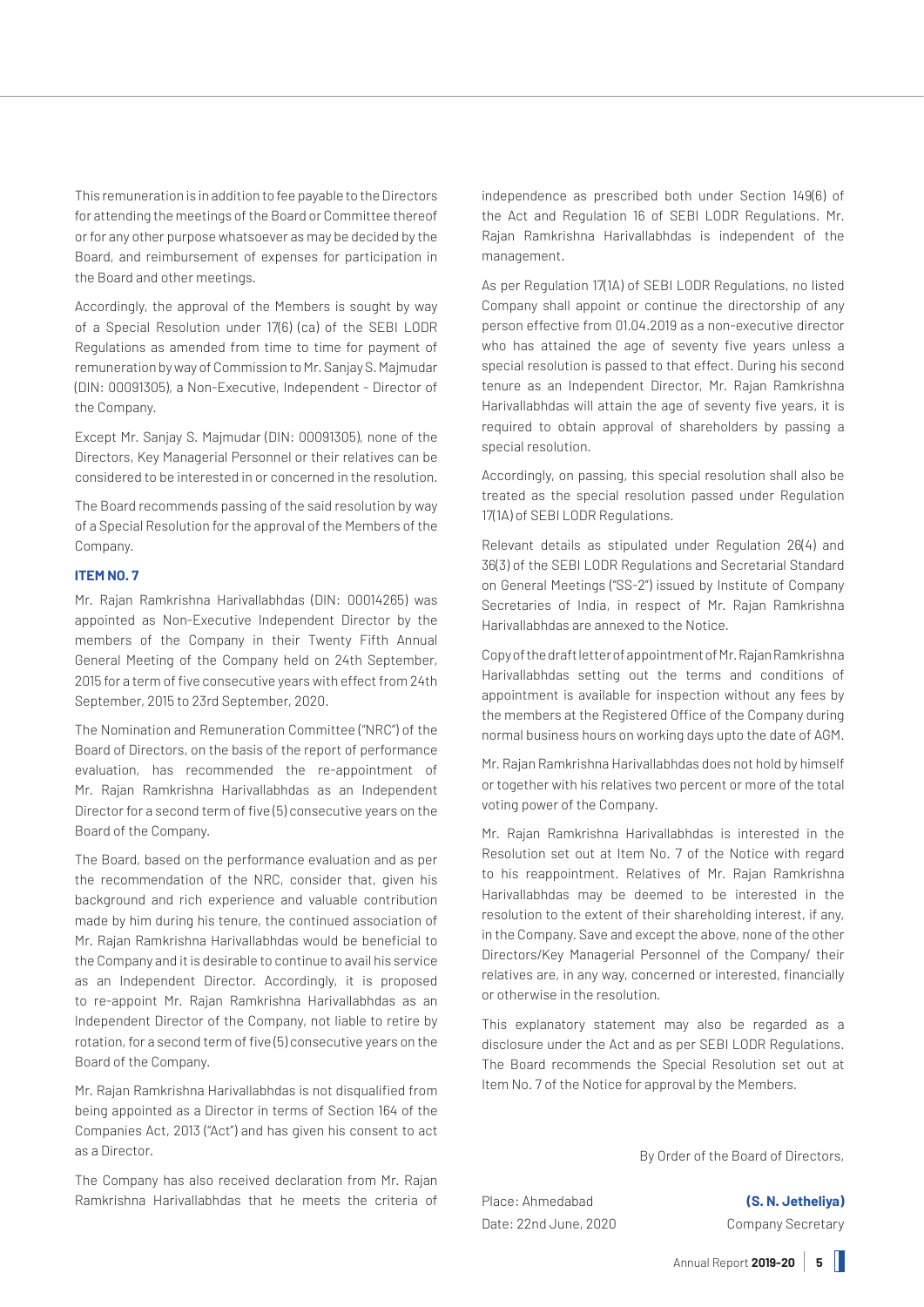## **Relevant details as stipulated under Regulation 26(4) and 36(3) of the SEBI LODR Regulations and Secretarial Standard on General Meetings ("SS-2") issued by Institute of Company Secretaries of India, with regard to the Directors seeking Appointment/Re-appointment at the forthcoming Annual General Meeting (Refer Item No. 3 & 7)**

| Name of the Director                                                  | Mr. Yashwant M. Patel                                                                                                                                                                                             |  |
|-----------------------------------------------------------------------|-------------------------------------------------------------------------------------------------------------------------------------------------------------------------------------------------------------------|--|
| Age                                                                   | 77 years                                                                                                                                                                                                          |  |
| Date of first appointment on the Board of the Company                 | 12th November, 2010                                                                                                                                                                                               |  |
| Qualification                                                         | B. Sc (Chemistry)                                                                                                                                                                                                 |  |
| Experience (brief resume)                                             | He possesses rich and varied experience in Production, Administration,<br>HR and Accounts.                                                                                                                        |  |
| Disclosure of Relationship                                            | N.A.                                                                                                                                                                                                              |  |
| No. of shares in listed company                                       | <b>NIL</b>                                                                                                                                                                                                        |  |
| Terms and Conditions of Re-appointment                                | As per Resolution at Item No. 3 of the Notice convening this Annual<br>General Meeting, Mr. Yashwant M. Patel is liable to retire by rotation and<br>is proposed to be re-appointed as a Director of the Company. |  |
| Remuneration last drawn (including sitting fee if any)                | ₹1.20 Lakhs per month.                                                                                                                                                                                            |  |
| Remuneration proposed to be paid                                      | He shall be paid remuneration of ₹1.20 Lakhs p.m. as a Whole-Time<br>Director of the Company. He shall not be paid any sitting fee.                                                                               |  |
| Number of meetings of the Board attended during the<br>financial year | Please refer Corporate Governance Report section of the Annual Report<br>2019-20                                                                                                                                  |  |
| Directorship held in other public Companies                           |                                                                                                                                                                                                                   |  |
| Chairmanship/Membership of Committees of other<br><b>Boards</b>       |                                                                                                                                                                                                                   |  |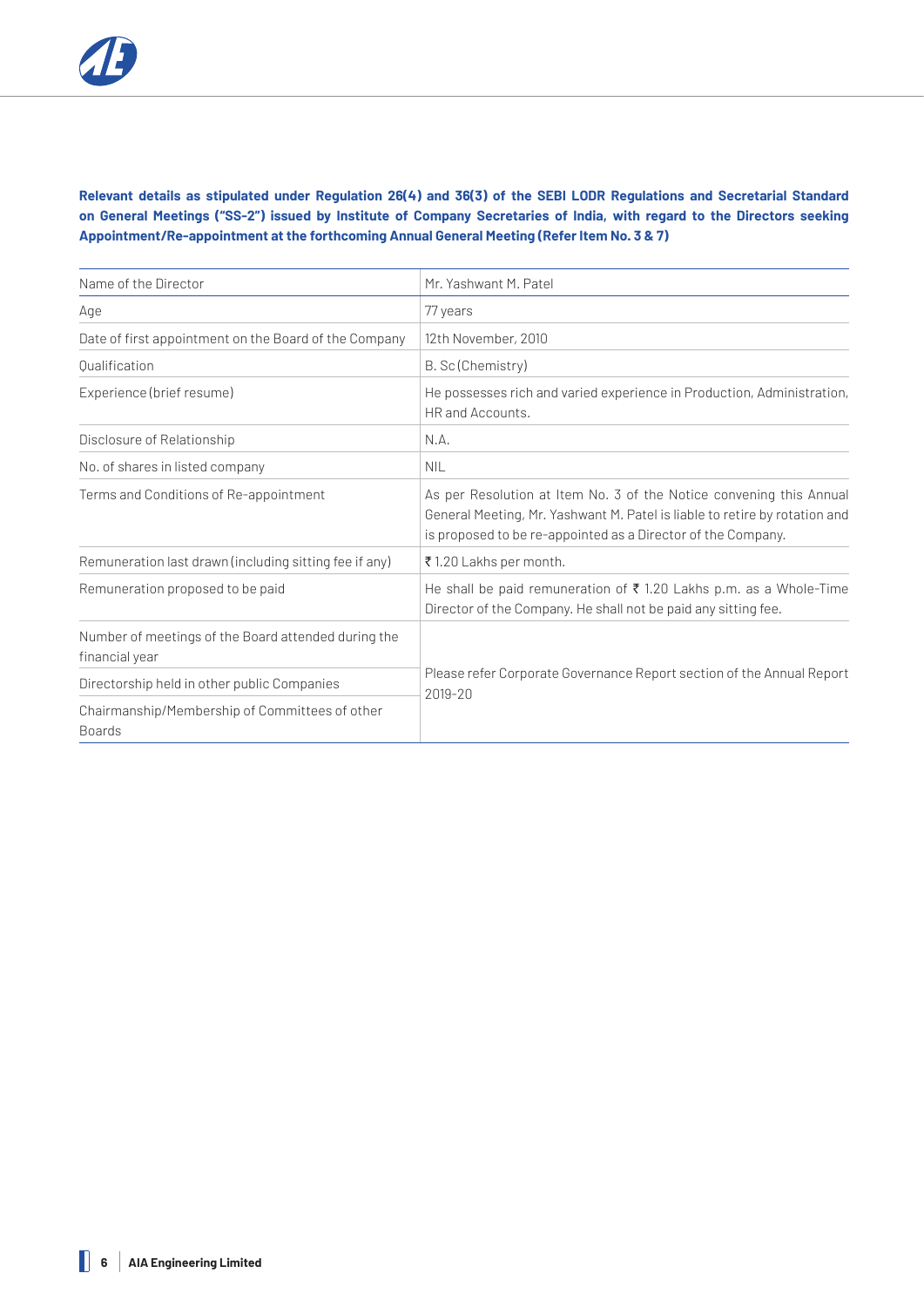| Name of the Director                                                  | Rajan Ramkrishna Harivallabhdas                                                                                                                                                                                                                                                                                                                                                                                                                                                                                                                                                                                                                                                                                                                                           |  |
|-----------------------------------------------------------------------|---------------------------------------------------------------------------------------------------------------------------------------------------------------------------------------------------------------------------------------------------------------------------------------------------------------------------------------------------------------------------------------------------------------------------------------------------------------------------------------------------------------------------------------------------------------------------------------------------------------------------------------------------------------------------------------------------------------------------------------------------------------------------|--|
| Age                                                                   | 72 years                                                                                                                                                                                                                                                                                                                                                                                                                                                                                                                                                                                                                                                                                                                                                                  |  |
| Date of first appointment on the Board of the Company                 | 14th May, 2015                                                                                                                                                                                                                                                                                                                                                                                                                                                                                                                                                                                                                                                                                                                                                            |  |
| Oualification                                                         | B.Com, MBA - USA                                                                                                                                                                                                                                                                                                                                                                                                                                                                                                                                                                                                                                                                                                                                                          |  |
| Experience (brief resume)                                             | He was Managing Director and Director in various companies as part of<br>the family managed Textile, Engineering and Chemical companies known<br>as Shri Ambica Mills Group from 1973 to 1988. In this capacity he acquired<br>experience of management, finance and marketing. Thereafter, he<br>promoted and managed the family's private chemical manufacturing<br>companies. Later he promoted and managed as Chairman and<br>Managing Director of a Public Listed chemical manufacturing company<br>HK. Finechem Ltd. from 1992 to 2010. The Company is one of the few<br>manufacturers of speciality chemicals using for the first time in India<br>imported molecular distillation equipment along with fractionation<br>column designed by Sulzer of Switzerland. |  |
| Disclosure of Relationship                                            | N.A.                                                                                                                                                                                                                                                                                                                                                                                                                                                                                                                                                                                                                                                                                                                                                                      |  |
| No. of shares in listed company                                       | <b>NIL</b>                                                                                                                                                                                                                                                                                                                                                                                                                                                                                                                                                                                                                                                                                                                                                                |  |
| Terms and Conditions of Re-appointment                                | As per Resolution at Item No. 7 of the Notice convening this Annual<br>General Meeting read with Explanatory Statement thereto, Mr. Rajan<br>Harivallabhdas is proposed to be re-appointed as an Independent<br>Director of the Company for a second term of five (5) consecutive years<br>from 24th September, 2020.                                                                                                                                                                                                                                                                                                                                                                                                                                                     |  |
| Remuneration last drawn (including sitting fee if any)                | ₹ 0.90 Lakhs (sitting fee)                                                                                                                                                                                                                                                                                                                                                                                                                                                                                                                                                                                                                                                                                                                                                |  |
| Remuneration proposed to be paid                                      | He shall be paid remuneration by way of sitting fee.                                                                                                                                                                                                                                                                                                                                                                                                                                                                                                                                                                                                                                                                                                                      |  |
| Number of meetings of the Board attended during the<br>financial year | Please refer Corporate Governance Report Section of the Annual Report<br>2019-20                                                                                                                                                                                                                                                                                                                                                                                                                                                                                                                                                                                                                                                                                          |  |
| Directorship held in other public Companies                           |                                                                                                                                                                                                                                                                                                                                                                                                                                                                                                                                                                                                                                                                                                                                                                           |  |
| Chairmanship/Membership of Committees of other<br><b>Boards</b>       |                                                                                                                                                                                                                                                                                                                                                                                                                                                                                                                                                                                                                                                                                                                                                                           |  |

By Order of the Board of Directors,

Place: Ahmedabad **(S. N. Jetheliya)** Date: 22nd June, 2020 **Company Secretary**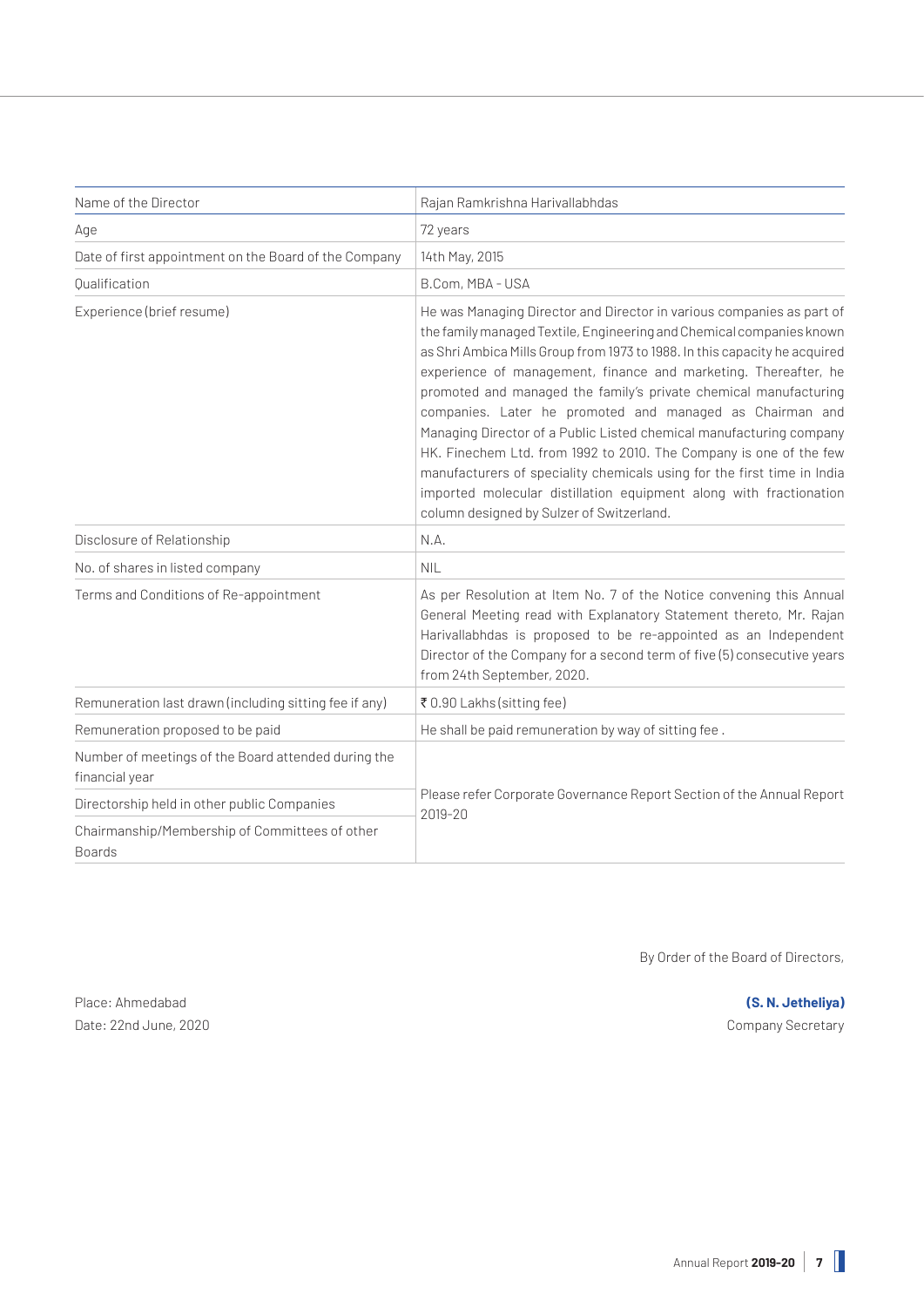## **INSTRUCTIONS FOR E-VOTING:**

#### **CDSL e-Voting System – Remote & e-voting facility**

- 1. Pursuant to the provisions of Section 108 of the Companies Act, 2013 read with Rule 20 of the Companies (Management and Administration) Rules, 2014 (as amended) and Regulation 44 of SEBI (Listing Obligations & Disclosure Requirements) Regulations 2015 (as amended), and the Circulars issued by the Ministry of Corporate Affairs dated 8th April, 2020, 13th April, 2020 and 5th May, 2020 the Company is providing facility of remote e-voting to its Members in respect of the business to be transacted at the AGM. For this purpose, the Company has entered into an agreement with Central Depository Services (India) Limited (CDSL) for facilitating voting through electronic means, as the authorized e-Voting's agency. The facility of casting votes by a member using remote e-voting as well as e-voting system on the date of the Annual General Meeting (AGM) will be provided by CDSL.
- 2. In view of the massive outbreak of the COVID-19 pandemic, social distancing is a norm to be followed and pursuant to the Circular No. 14/2020 dated 8th April, 2020 Circular No.17/2020 dated 13th April, 2020 issued by the Ministry of Corporate Affairs followed by Circular No. 20/2020 dated 5th May, 2020 physical attendance of the Members to the AGM venue is not required and AGM be held through video conferencing (VC) or other audio visual means (OAVM). Hence, Members can attend and participate in the ensuing AGM through VC/OAVM.
- 3. Pursuant to the Circular No. 14/2020 dated 8th April, 2020 issued by the Ministry of Corporate Affairs, the facility to appoint proxy to attend and cast vote for the members is not available for this AGM. However, the Body Corporates are entitled to appoint authorised representatives to attend the AGM through VC/OAVM and participate thereat and cast their votes through e-voting.
- 4. The helpline numbers regarding any query/assistance for participation in the AGM through VC/OAVM are 022- 23058738 / 022-23058543 / 022-23058542.
- 5. The Members can join the AGM in the VC/OAVM mode 15 minutes before and after the scheduled time of the commencement of the Meeting by following the procedure mentioned in the Notice. The facility of participation at the AGM through VC/OAVM will be made available for 1000 members on first come first served basis. This will not include large Shareholders (Shareholders holding 2% or more shareholding), Promoters, Institutional Investors, Directors, Key Managerial Personnel, the Chairpersons of the Audit Committee, Nomination and Remuneration Committee and Stakeholders Relationship Committee, Auditors etc.

who are allowed to attend the AGM without restriction on account of first come first served basis.

6. The attendance of the Members attending the AGM through VC/OAVM will be counted for the purpose of reckoning the quorum under Section 103 of the Companies Act, 2013.

## 7. **Process for those shareholders whose email ids are not registered:**

## **i. Registration of e-mail addresses with RTA:**

 The Company has made special arrangements with RTA for registration of e-mail addresses of those Members (holding shares either in electronic or physical form) who wish to receive this Notice electronically and cast votes electronically. Eligible Members whose e-mail addresses are not registered with the Company/DPs are required to provide the same to RTA.

## **II Process to be followed for registration of e-mail address is given below:**

- a) Visit the link: https://linkintime.co.in/ EmailReg/Email\_Register.html
- b) Enter the DP ID & Client ID/Physical Folio Number, Name and PAN details. In the event the PAN details are not available on record for Physical Folio, Member to enter one of the share certificate numbers
- c) Enter your mobile number and e-mail address
- d) The system will then confirm the e-mail address for receiving this AGM Notice.

The above system also provides a facility to the Members holding shares in physical form to upload a self-attested copy of their PAN Card, if the PAN details are not updated in accordance with the requirements prescribed by SEBI.

## **THE INSTRUCTIONS FOR SHAREHOLDRES FOR REMOTE VOTING ARE AS UNDER:**

- (i) The voting period begins on 18th September, 2020 at 9.00 a.m. and ends on 20th September, 2020 at 5.00 p.m. During this period shareholders' of the Company, holding shares either in physical form or in dematerialized form, as on the cut-off date (record date) i.e. 14th September, 2020 may cast their vote electronically. The e-voting module shall be disabled by CDSL for voting thereafter.
- (ii) Shareholders who have already voted prior to the meeting date would not be entitled to vote at the meeting.
- (iii) The shareholders should log on to the e-voting website www.evotingindia.com.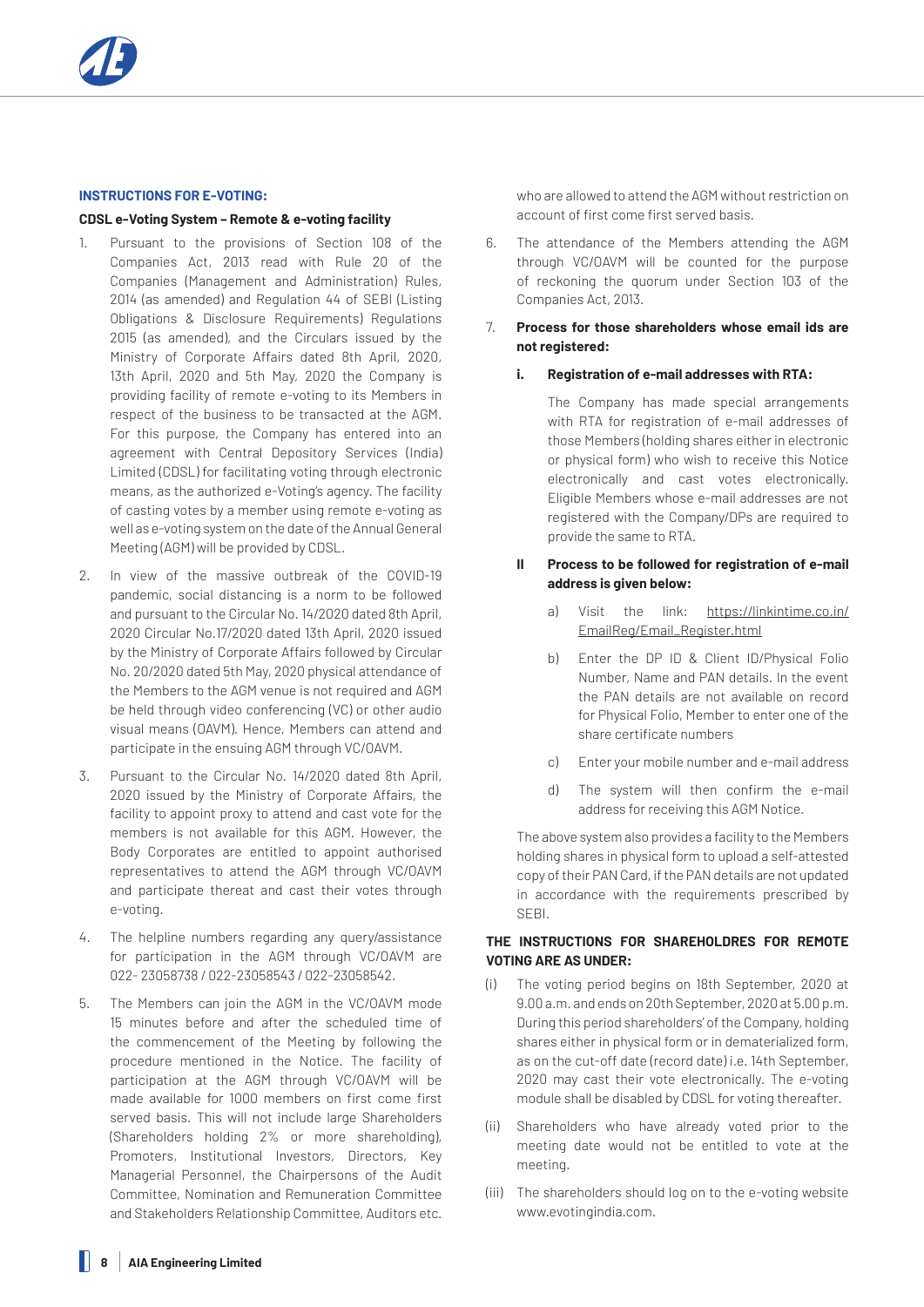- (iv) Click on Shareholders.
- (v) Now Enter your User ID
	- a. For CDSL: 16 digits beneficiary ID,
	- b. For NSDL: 8 Character DP ID followed by 8 Digits Client ID,
	- c. Members holding shares in Physical Form should enter Folio Number registered with the Company.
- (vi) Next enter the Image Verification as displayed and Click on Login.
- (vii) If you are holding shares in demat form and had logged on to www.evotingindia.com and voted on an earlier voting of any company, then your existing password is to be used.
- (viii) If you are a first time user follow the steps given below:

| For Members holding shares in Demat Form and |  |  |  |
|----------------------------------------------|--|--|--|
| <b>Physical Form</b>                         |  |  |  |

| <b>PAN</b>                        | Enter your 10 digit alpha-numeric *PAN<br>issued by Income Tax Department<br>(Applicable for both demat shareholders as<br>well as physical shareholders)                                        |  |
|-----------------------------------|--------------------------------------------------------------------------------------------------------------------------------------------------------------------------------------------------|--|
|                                   | Members who have not updated their<br>PAN with the Company/Depository<br>Participant are requested to use the<br>sequence number which is given<br>through an e-mail.                            |  |
| Dividend<br>Bank<br>Details<br>0R | Enter the Dividend Bank Details or Date of<br>Birth (in dd/mm/yyyy format) as recorded<br>in your demat account or in the company<br>records in order to login.                                  |  |
| Date of<br>Birth (DOB)            | If both the details are not recorded<br>with the depository or company please<br>enter the member id / folio number<br>in the Dividend Bank details field as<br>mentioned in instruction $(v)$ . |  |

- (ix) After entering these details appropriately, click on "SUBMIT" tab.
- (x) Members holding shares in physical form will then directly reach the Company selection screen. However, members holding shares in demat form will now reach 'Password Creation' menu wherein they are required to mandatorily enter their login password in the new password field. Kindly note that this password is to be also used by the demat holders for voting for resolutions of any other company on which they are eligible to vote, provided that company opts for e-voting through CDSL platform. It is strongly recommended not to share your password with any other person and take utmost care to keep your password confidential.
- (xi) For Members holding shares in physical form, the details can be used only for e-voting on the resolutions contained in this Notice.
- (xii) Click on the EVSN 200810004 AIA Engineering Ltd.
- (xiii) On the voting page, you will see "RESOLUTION DESCRIPTION" and against the same the option "YES/ NO" for voting. Select the option YES or NO as desired. The option YES implies that you assent to the Resolution and option NO implies that you dissent to the Resolution.
- (xiv) Click on the "RESOLUTIONS FILE LINK" if you wish to view the entire Resolution details.
- (xv) After selecting the resolution you have decided to vote on, click on "SUBMIT". A confirmation box will be displayed. If you wish to confirm your vote, click on "OK", else to change your vote, click on "CANCEL" and accordingly modify your vote.
- (xvi) Once you "CONFIRM" your vote on the resolution, you will not be allowed to modify your vote.
- (xvii) You can also take a print of the votes cast by clicking on "Click here to print" option on the Voting page.
- (xviii) If a demat account holder has forgotten the login password, then Enter the User ID and the image verification code and click on Forgot Password & enter the details as prompted by the system.
- (xix) **Shareholders can also cast their vote using CDSL's mobile app m-Voting. The m-Voting app can be downloaded from Google Play Store. Apple and Windows phone users can download the app from the App Store and the Windows Phone Store respectively. Please follow the instructions as prompted by the mobile app while voting on your mobile.**

## **THE INSTRUCTIONS FOR SHAREHOLDERS VOTING ON THE DAY OF THE AGM ON e-VOTING SYSTEM ARE AS UNDER: -**

- 1. The procedure for e-Voting on the day of the AGM is same as the instructions mentioned above for Remote e-voting.
- 2. Only those Members/ shareholders, who will be present in the AGM through VC/OAVM facility and have not casted their vote on the Resolutions through remote e-Voting and are otherwise not barred from doing so, shall be eligible to vote through e-Voting system available in the AGM.
- 3. Members who have voted through Remote e-Voting will be eligible to attend the AGM. However, they will not be eligible to vote at the AGM.

## **INSTRUCTIONS FOR MEMBERS FOR ATTENDING THE AGM THROUGH VC/OAVM ARE AS UNDER:**

1. Member will be provided with a facility to attend the AGM through VC/OAVM through the CDSL e-Voting